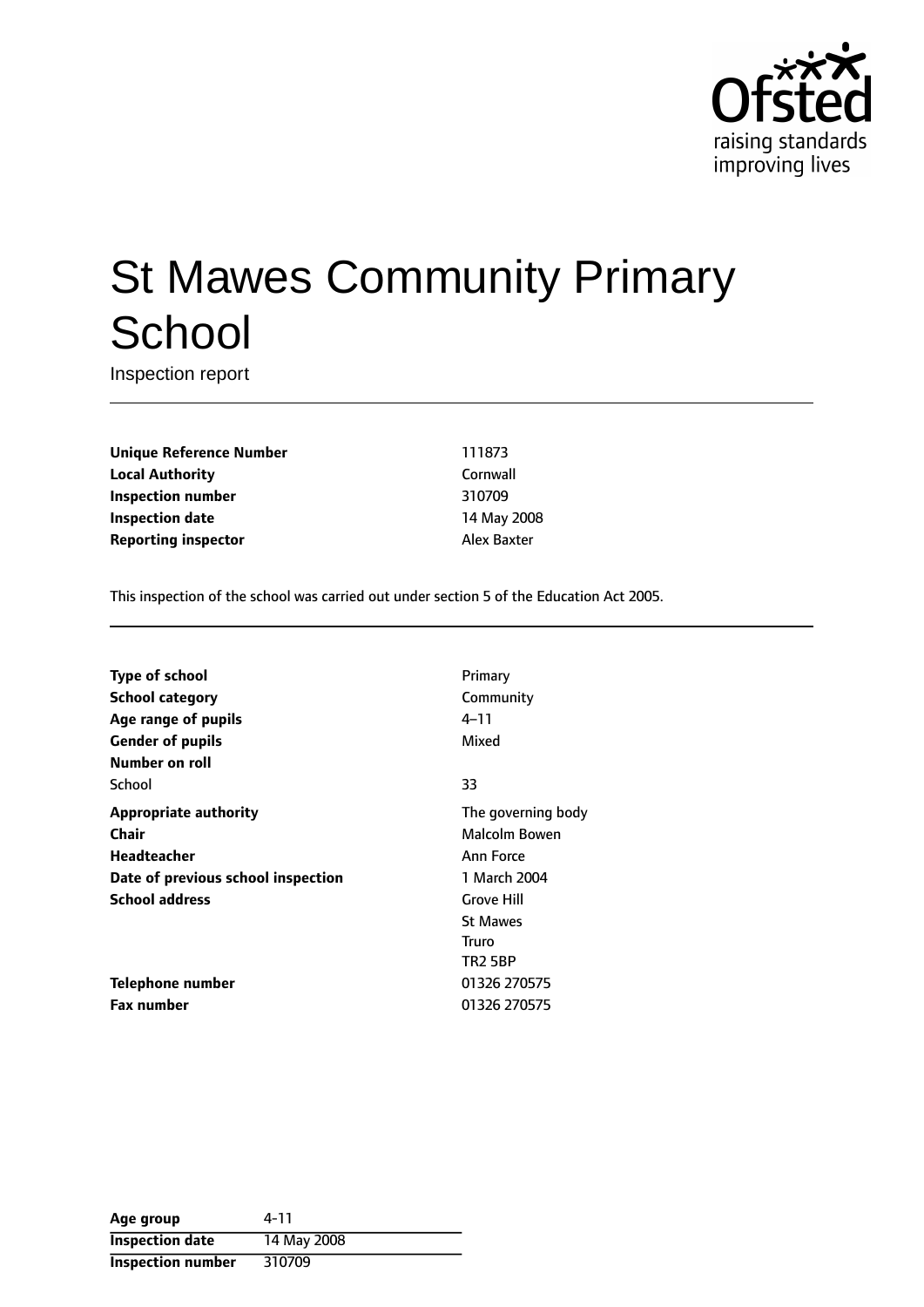.

© Crown copyright 2008

#### Website: www.ofsted.gov.uk

This document may be reproduced in whole or in part for non-commercial educational purposes, provided that the information quoted is reproduced without adaptation and the source and date of publication are stated.

Further copies of this report are obtainable from the school. Under the Education Act 2005, the school must provide a copy of this report free of charge to certain categories of people. A charge not exceeding the full cost of reproduction may be made for any other copies supplied.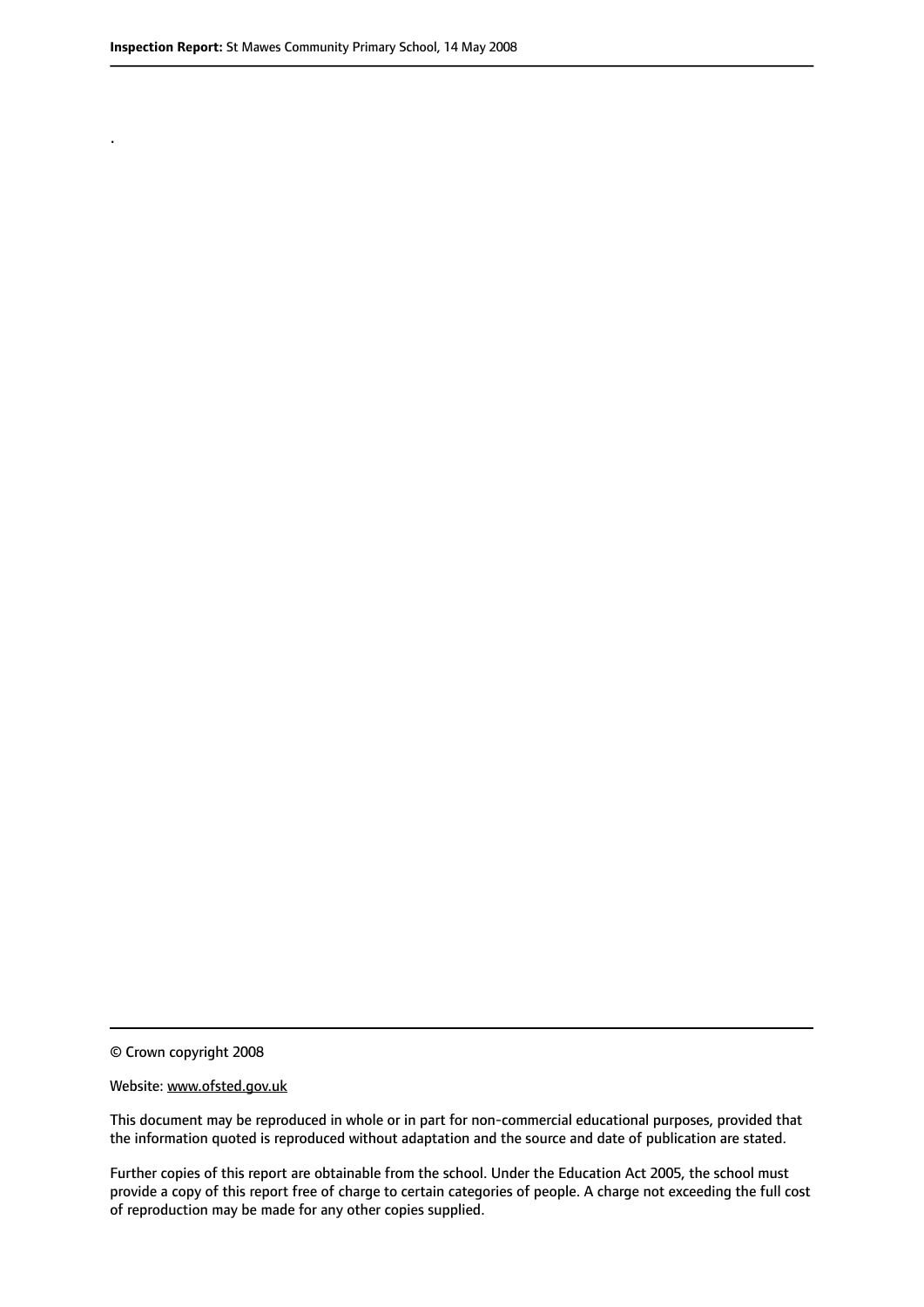# **Introduction**

The inspection was carried out by one Additional Inspector, who evaluated the overall effectiveness of the school and investigated the following issues. •The degree to which the school meets the individual needs of pupils, especially by providing a suitable breadth of social and academic stimulation when they are members of particularly small year groups. •How effectively leaders and managers bring about improvement, especially in pupils' achievement in the Foundation Stage and Years 3 and 4. Evidence was gathered from observations of lessons and pupils at play. Teachers' assessment records and pupils' work were scrutinised. Discussions were held with pupils, staff, governors and parents. Parents' responses to the inspection questionnaire were analysed. Other aspects of the school's work were not investigated in detail, but the inspector found no evidence to suggest that the school's own assessments, as given in its self-evaluation, were not justified, and these have been included where appropriate in this report.

# **Description of the school**

This very small rural primary school takes pupils from a wide range of social and economic backgrounds. Children's attainment on entry varies, often significantly, as the number of children in each year group is small and their levels of skills differ substantially from year to year; for example, currently there are only two pupils in Year 2. The percentage of pupils with learning difficulties is above average. These pupils are not distributed equally across the school. The school holds Basic Skills, Activemark and Artsmark Gold awards and is accredited as a 'Dyslexia Friendly' and Green Flag ECO School.

The school was led by an acting headteacher during the autumn and spring terms of this school year, whilst the substantive headteacher was seconded to another school.

# **Key for inspection grades**

| Grade 1 | Outstanding  |
|---------|--------------|
| Grade 2 | Good         |
| Grade 3 | Satisfactory |
| Grade 4 | Inadequate   |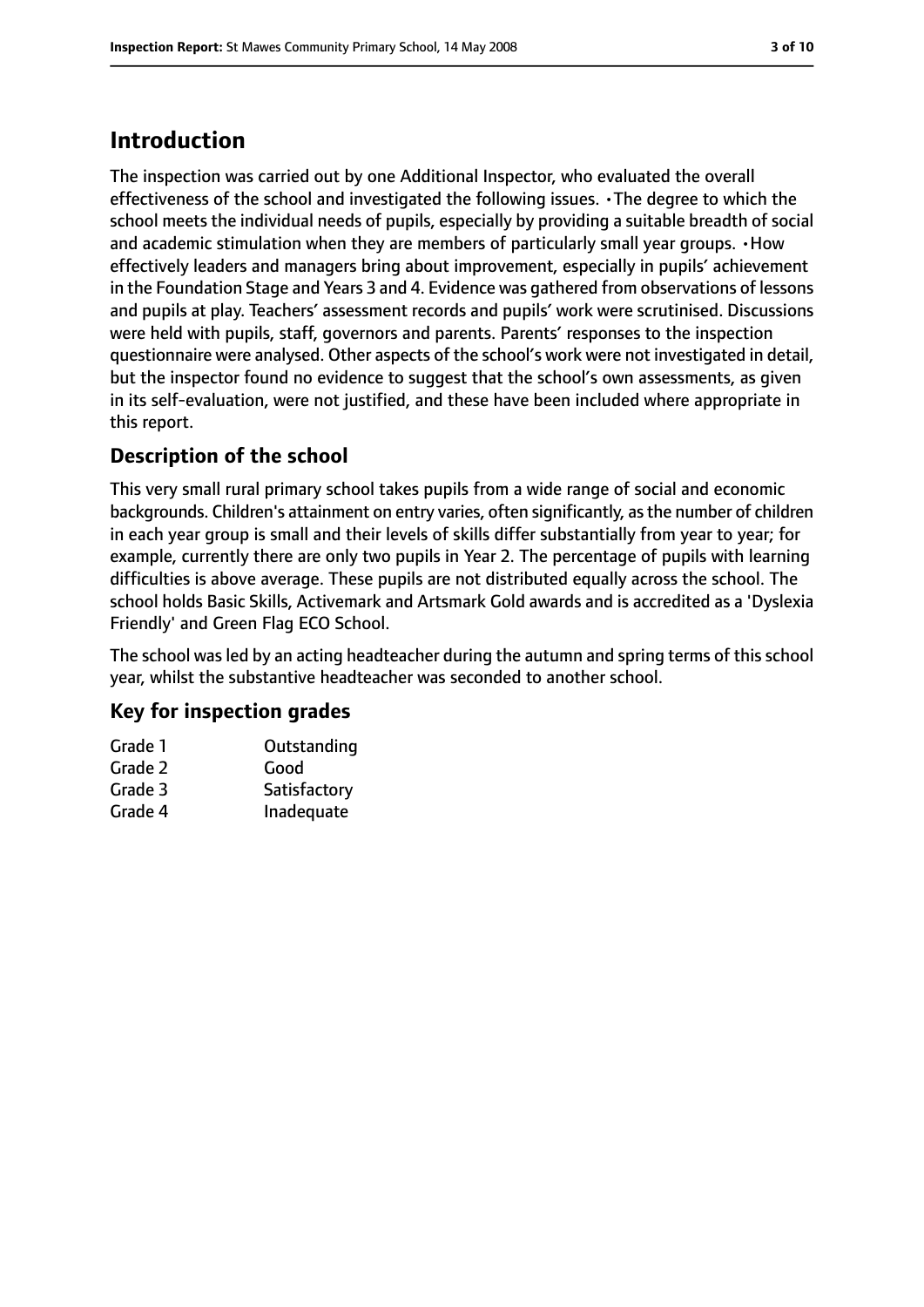# **Overall effectiveness of the school**

#### **Grade: 1**

This is an outstanding little school that lies at the heart of the community that it serves. As one parent wrote, 'I love the school and we are very lucky. It is a big part of our village community.' The school's success in ensuring that pupils receive and benefit from very close individual attention is exemplary. This is also recognised and appreciated by the vast majority of parents, as one wrote, 'Both my children at St Mawes are happy and enjoy attending each day.'

Pupils' achievement is outstanding. All members of staff make the very best use of willing and talented support from parents and other members of the community to meet the pupils' differing needs. Together, they provide excellent teaching and learning and care, guidance and support to all the pupils across the range of abilities and needs. As a result, from a variety of starting points, pupils make excellent progress overall, building very successfully on the good start that they make in the Foundation Stage (Reception Year). Pupils' progress quickens as they grow older and become more adept in taking responsibility for their own learning. In particular, pupils with complex learning difficulties make huge gains in their self-confidence and positive attitudes to learning. Consequently, standards are typically above average by the end of Year 6 although they are lower than this in the current year because there is a higher than usual number of pupils with learning difficulties. Even so this represents excellent achievement in relation to their differing capabilities with most pupils showing good speaking, listening and computer skills. However, writing and in particular spelling, remains a relative weakness across the school and progress in this area of learning has not kept pace with the pupils' rapidly improving speaking and reading skills.

In the school's supportive setting, pupils develop extremely well spiritually, morally, socially and culturally. Consequently, pupils' overall personal development and well-being are outstanding. All pupils are fully involved and included in the day-to-day life of the school. They have plenty of opportunities to undertake responsibility and to express their views, for example, as members of the School and Eco Council and they do so willingly and with conviction. All members of staff encourage and value the pupils' ideas and, because the pupils know and appreciate this, they work very hard and contribute wholeheartedly to school and community life. The pupils beamed with pride as they told the inspector of how their ideas for improving the toilets and playground facilities have been adopted by the school. Pupils' ideas are very perceptive, for example, they noted that the 'Hippo Waste Bin' was too tall for the youngest pupils. Their request for a smaller bin has been granted and now 'Hippo' is joined by a little 'Bear Bin'. Such positive empowerment of the pupils is another reason why they enjoy school so much, behave extremely well and adopt very healthy and safe lifestyles. The school has worked hard to improve rates of attendance and they are now satisfactory. However, a few parents do not support the school by ensuring that their children attend regularly enough.

Leadership and management are excellent. Led astutely by the headteacher, members of staff and governors work extremely well as a team. They monitor and evaluate the school very accurately, identify the right priorities for improvement and ensure that target setting is used very efficiently to bring the desired outcomes. Strengthened provision in the Foundation Stage, much improved facilities and resources, and higher standards since the last inspection show this clearly. A recent focus on improving boys' progress in Years 3 and 4 has been successful at improving learning in these year groups. The school is emerging from a period of change and a few parents understandably expressed some concern about the number of different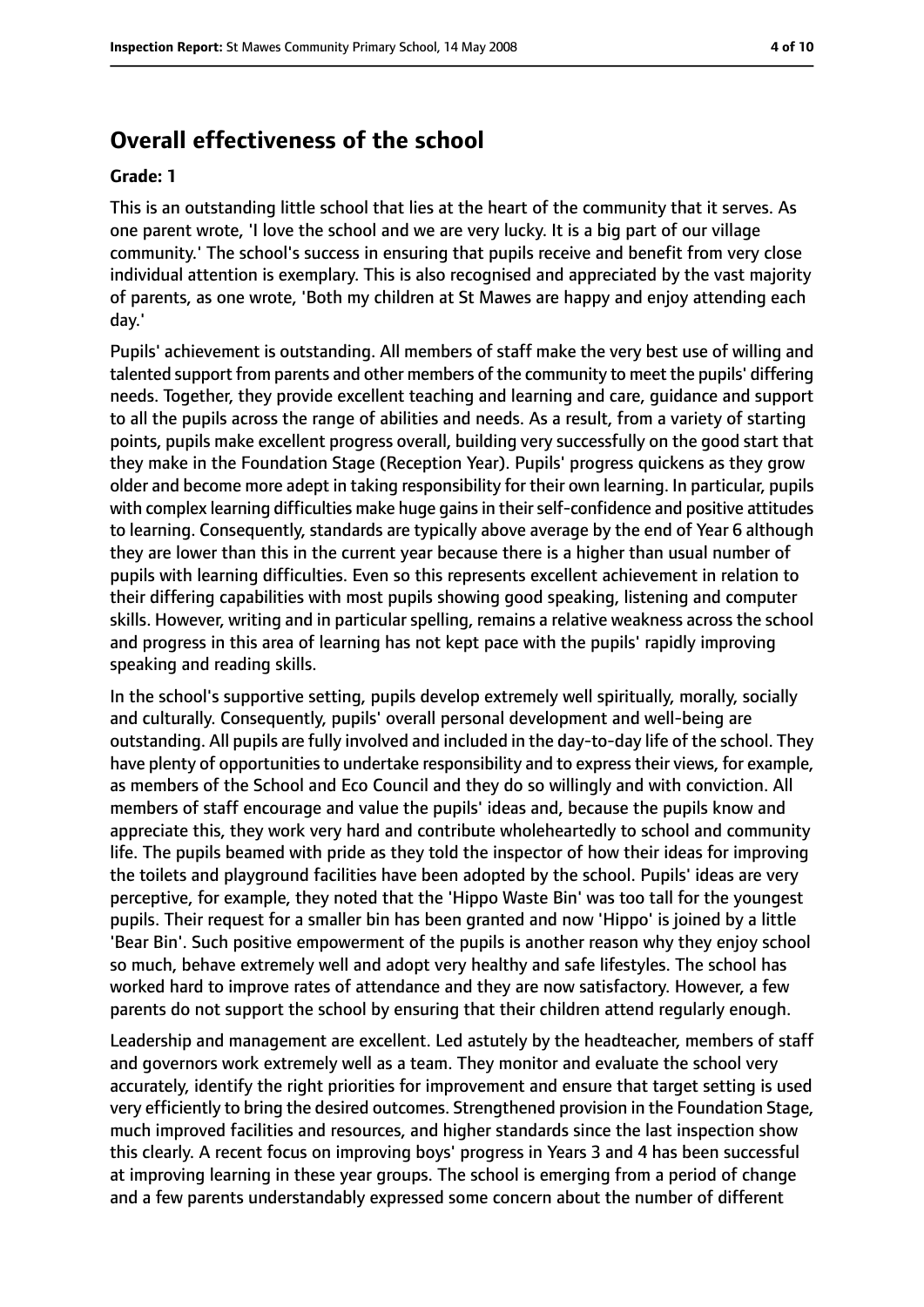adults working with the pupils and the way the temporary change of headteacher may have influenced learning. However, inspection findings, which reflect the views of the vast majority of parents and indeed the pupils themselves, show that pupils continue to derive significant benefit, both academically and socially from the rich tapestry of guidance that the many adults provide. Consequently, pupils are well prepared for the next stage of their education.

The excellent teaching and learning evident across the school is typified by precise planning which identifies relevant challenging learning objectives for the pupils and excellent use of assistants and other helpers. Teachers deploy their assistants and voluntary helpers very effectively. Working together, they ensure that pupils' learn really well through an excellent curriculum, enriched by regular access to a very wide range of learning activities and resources. For example, pupils make good use of computers to undertake research and develop their ideas and writing through drama. Older pupils act out and record film scripts as 'Travel Agents' to bring life to their geographical studies and to extend their skills as independent learners. When questioned, one pupil readily exclaimed, 'Learning is just fun and we learn in an active way.' This was evident in the 'Wake and Shake' physical exercise, which, led by the pupils, starts the school day so enjoyably.

Teachers and their assistants assess pupils' learning very accurately. Consequently, they know the pupils extremely well and ensure that pupils benefit from suitably challenging targets and the right amount of support. Throughout the school, older pupils exchange ideas with younger pupils and a significant number of adults put their expertise to good use and provide questioning and supportive guidance. These elements more than compensate for the small number of pupils and peer interaction in some year groups. In particular, pupils with learning difficulties receive exemplary support.

With the support of the local community, the school continues to tackle pupils' individual needs innovatively to develop their full potential. For example, the school is currently examining how it can provide additional enrichment to the pupils' learning and confidence as they move from one classto another. Such a strong commitment to continued improvement, alongside a proven record of accomplishment, shows an excellent capacity to improve into the future.

# **Effectiveness of the Foundation Stage**

#### **Grade: 2**

Provision in the Foundation Stage is good. Currently there are four reception children in this class, which includes Years 1 and 2 pupils. Excellent links with parents and the local pre-school help the children settle confidently into school life and provide a boost to their successful learning. Children make good progress from their different starting points and in the current year, most are on target to reach or exceed the early learning goals set for their age on entering Year 1. In addition, excellent care, guidance and support and good teaching are enriched significantly by valued contributions from teaching assistants and voluntary adult helpers. Together, adults ensure that children make very good gains in their personal and social development and in extending their speaking, listening and reading skills. The well-planned curriculum and very well resourced learning areas represent significant improvements since the last inspection and enable children to experience a good range of stimulating activities, both indoors and outdoors. These include, for example, role-play in the 'café'. At times, however, such activities chosen by the children themselves are not accompanied by sufficient adult intervention limiting the benefit to children's learning.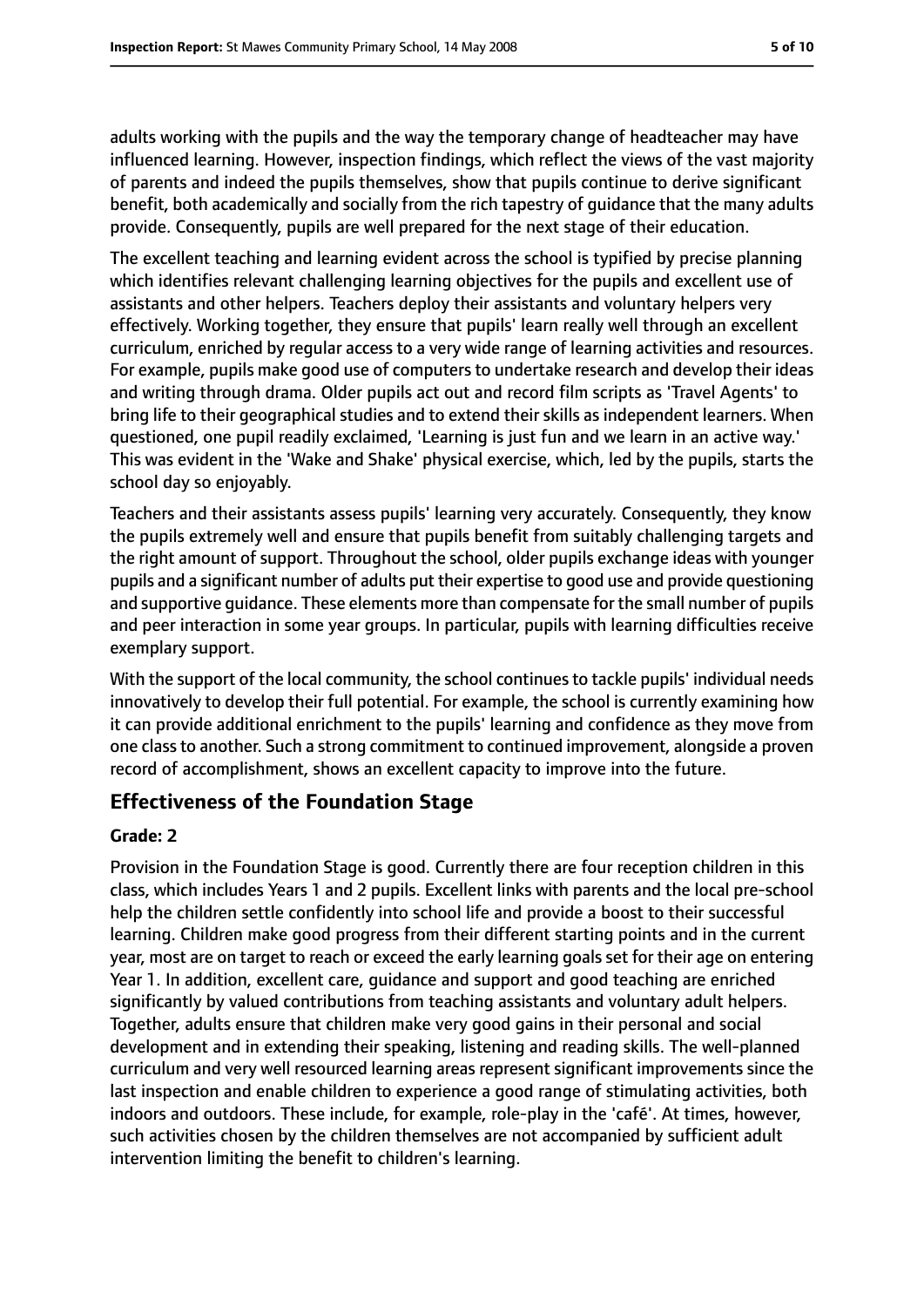# **What the school should do to improve further**

- Improve the accuracy of pupils' spelling to ensure that pupils do as well in writing as they do in speaking and reading.
- Work with parents to improve pupils' attendance.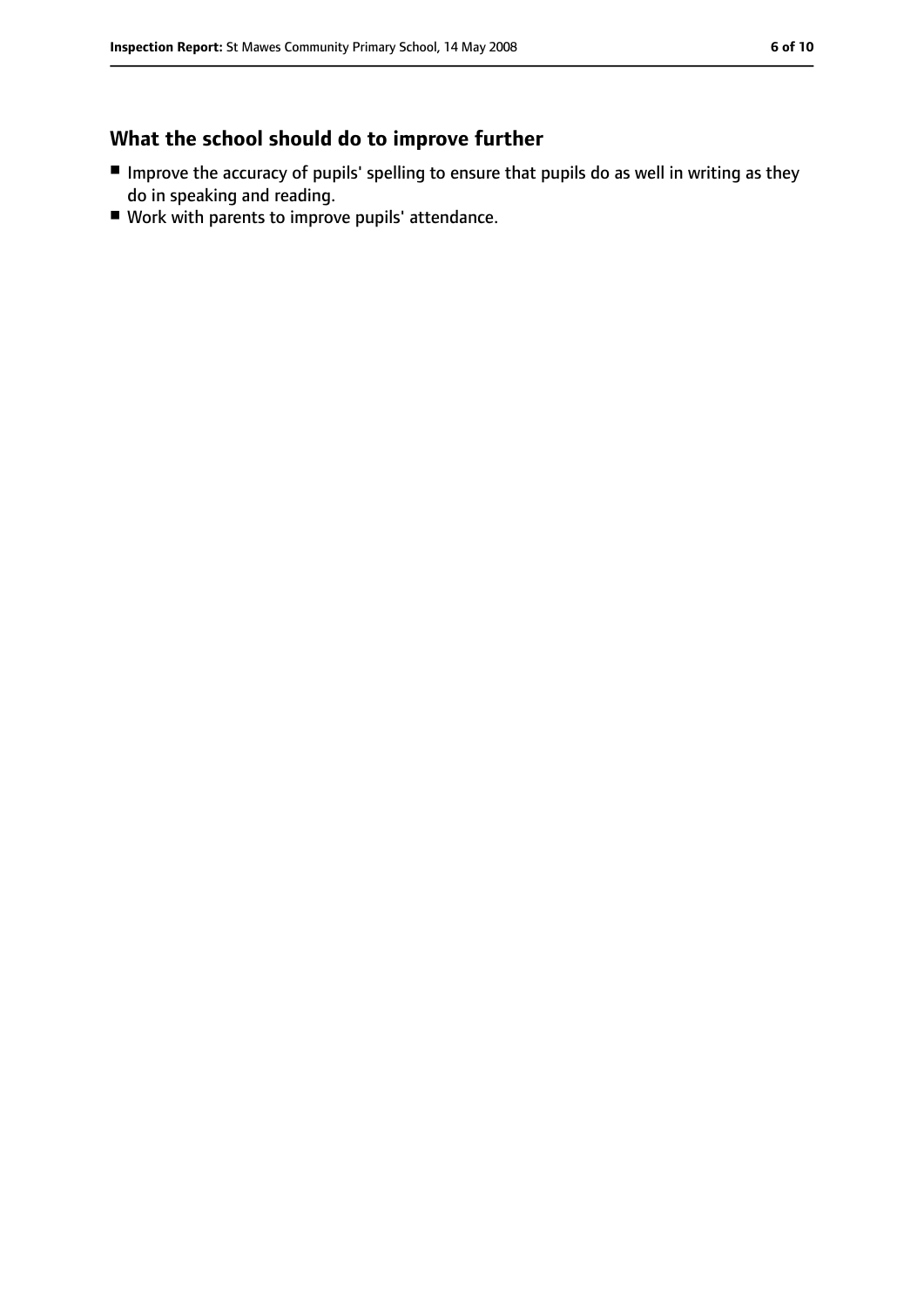**Any complaints about the inspection or the report should be made following the procedures set out in the guidance 'Complaints about school inspection', which is available from Ofsted's website: www.ofsted.gov.uk.**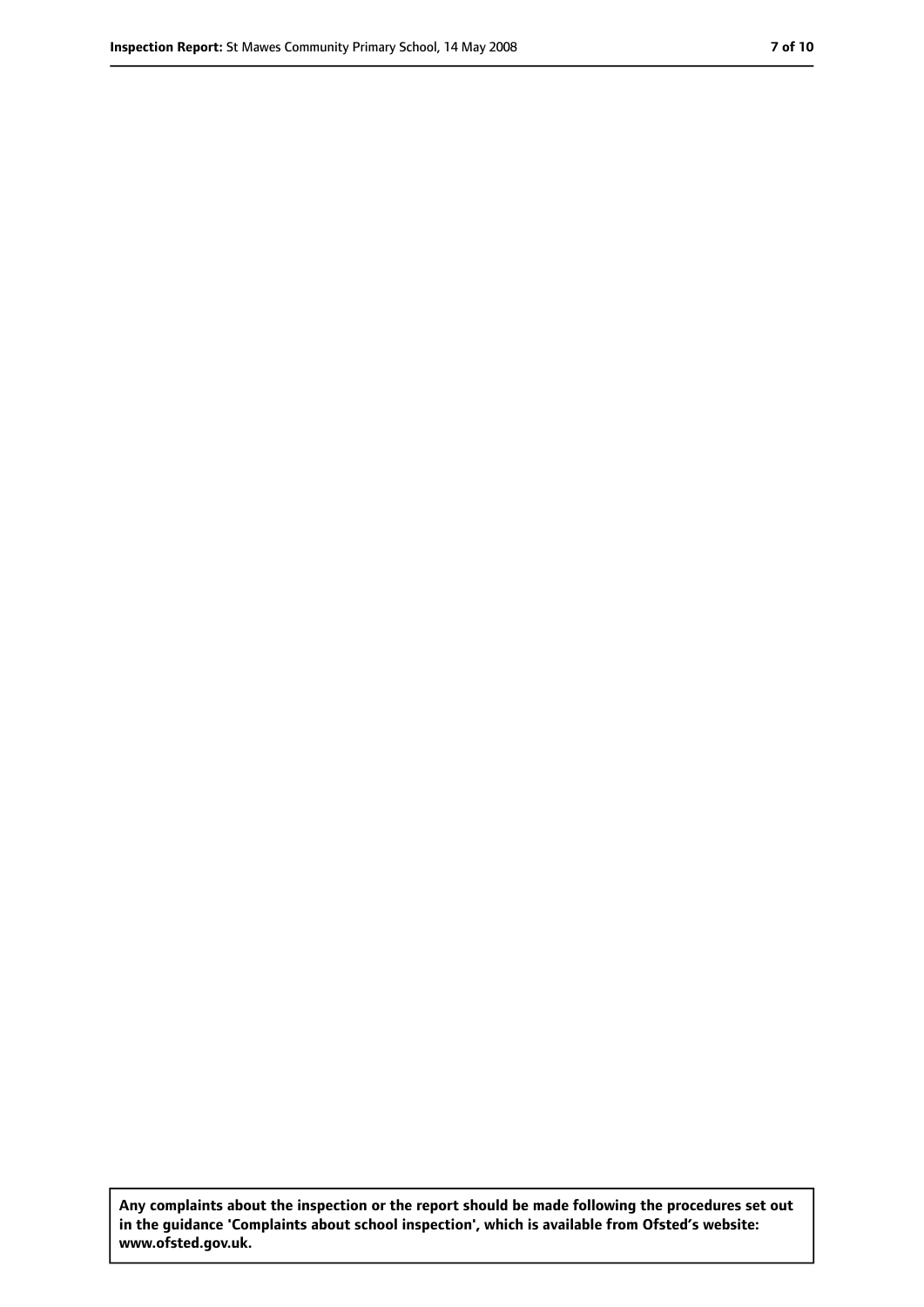# **Inspection judgements**

| $^{\backprime}$ Key to judgements: grade 1 is outstanding, grade 2 good, grade 3 satisfactory, and | <b>School</b>  |
|----------------------------------------------------------------------------------------------------|----------------|
| arade 4 inadequate                                                                                 | <b>Overall</b> |

# **Overall effectiveness**

| How effective, efficient and inclusive is the provision of education, integrated<br>care and any extended services in meeting the needs of learners? |     |
|------------------------------------------------------------------------------------------------------------------------------------------------------|-----|
| Effective steps have been taken to promote improvement since the last<br>inspection                                                                  | Yes |
| How well does the school work in partnership with others to promote learners'<br>well-being?                                                         |     |
| The effectiveness of the Foundation Stage                                                                                                            |     |
| The capacity to make any necessary improvements                                                                                                      |     |

### **Achievement and standards**

| How well do learners achieve?                                                                               |  |
|-------------------------------------------------------------------------------------------------------------|--|
| The standards <sup>1</sup> reached by learners                                                              |  |
| How well learners make progress, taking account of any significant variations between<br>groups of learners |  |
| How well learners with learning difficulties and disabilities make progress                                 |  |

# **Personal development and well-being**

| How good is the overall personal development and well-being of the<br>learners?                                  |  |
|------------------------------------------------------------------------------------------------------------------|--|
| The extent of learners' spiritual, moral, social and cultural development                                        |  |
| The extent to which learners adopt healthy lifestyles                                                            |  |
| The extent to which learners adopt safe practices                                                                |  |
| How well learners enjoy their education                                                                          |  |
| The attendance of learners                                                                                       |  |
| The behaviour of learners                                                                                        |  |
| The extent to which learners make a positive contribution to the community                                       |  |
| How well learners develop workplace and other skills that will contribute to<br>their future economic well-being |  |

# **The quality of provision**

| How effective are teaching and learning in meeting the full range of the<br>learners' needs?          |  |
|-------------------------------------------------------------------------------------------------------|--|
| How well do the curriculum and other activities meet the range of needs<br>and interests of learners? |  |
| How well are learners cared for, quided and supported?                                                |  |

 $^1$  Grade 1 - Exceptionally and consistently high; Grade 2 - Generally above average with none significantly below average; Grade 3 - Broadly average to below average; Grade 4 - Exceptionally low.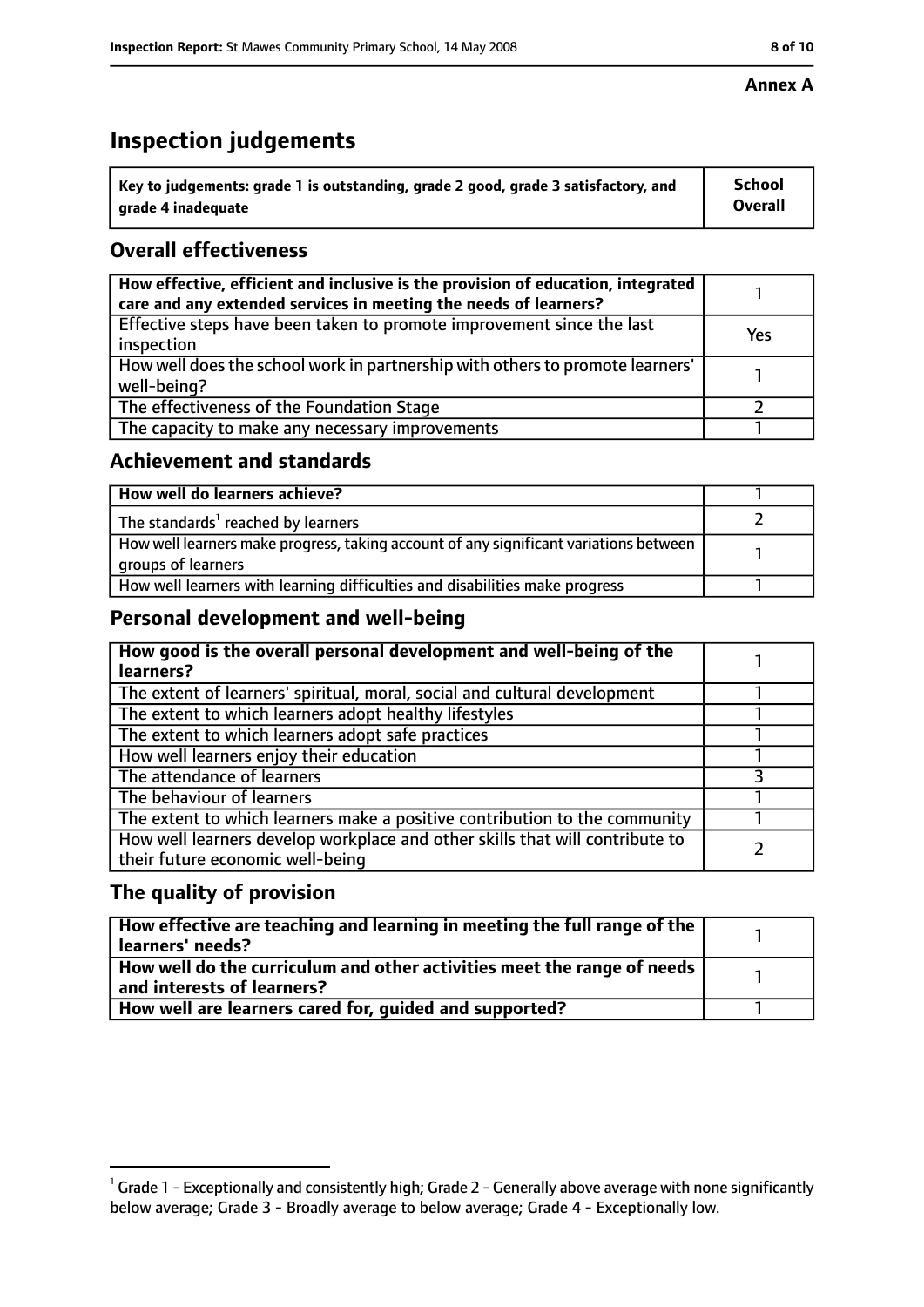# **Leadership and management**

| How effective are leadership and management in raising achievement<br>and supporting all learners?                                              |           |
|-------------------------------------------------------------------------------------------------------------------------------------------------|-----------|
| How effectively leaders and managers at all levels set clear direction leading<br>to improvement and promote high quality of care and education |           |
| How effectively leaders and managers use challenging targets to raise standards                                                                 |           |
| The effectiveness of the school's self-evaluation                                                                                               |           |
| How well equality of opportunity is promoted and discrimination tackled so<br>that all learners achieve as well as they can                     |           |
| How effectively and efficiently resources, including staff, are deployed to<br>achieve value for money                                          |           |
| The extent to which governors and other supervisory boards discharge their<br>responsibilities                                                  |           |
| Do procedures for safequarding learners meet current government<br>requirements?                                                                | Yes       |
| Does this school require special measures?                                                                                                      | <b>No</b> |
| Does this school require a notice to improve?                                                                                                   | No        |